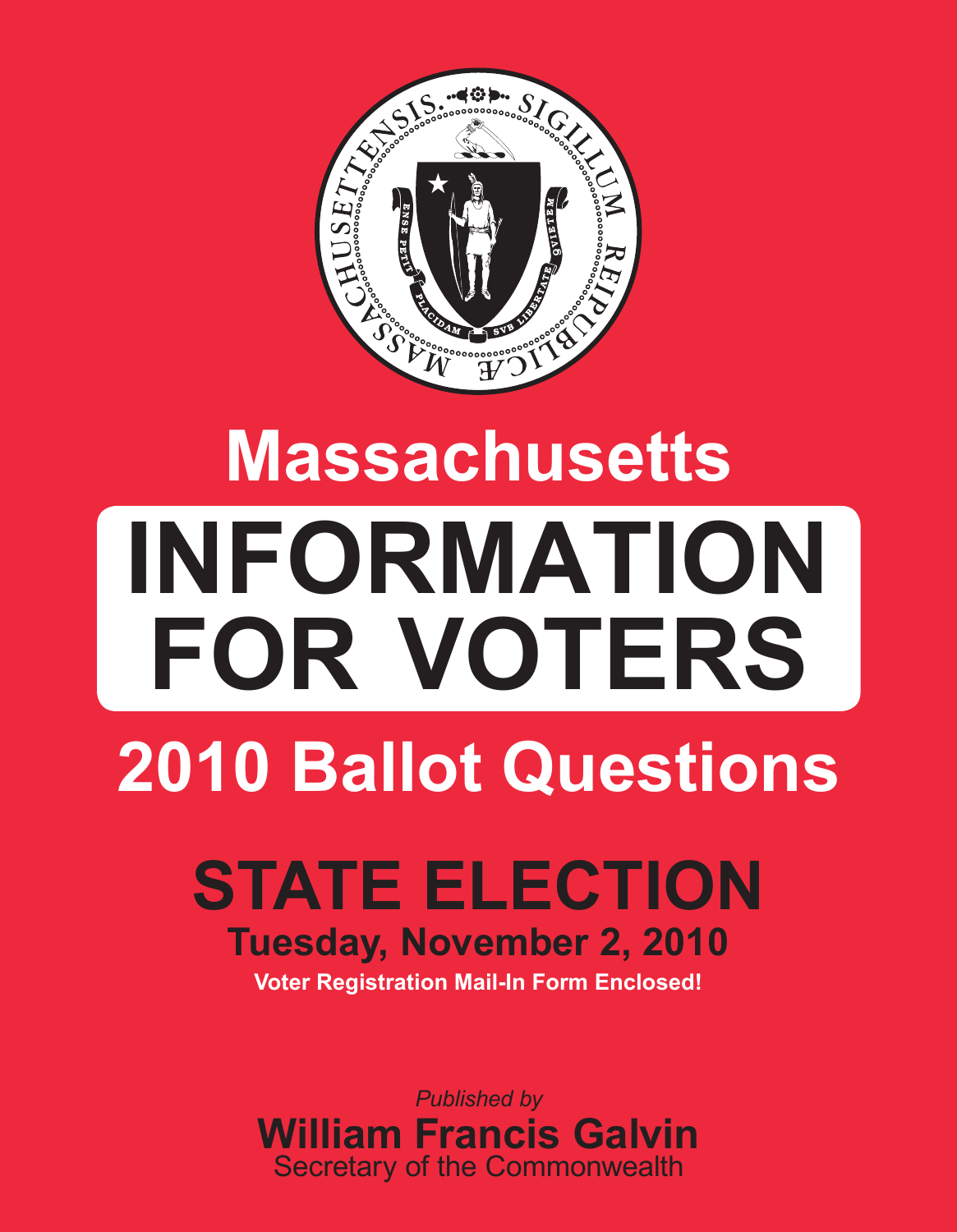

*The Commonwealth of Massachusetts Secretary of the Commonwealth State House, Boston, Massachusetts 02133*

*William Francis Galvin Secretary of the Commonwealth*

Dear Voter:<br>Massachusetts citizens like much of the country have suffered to a large extent because of the decline in the economy. Employment opportunities have been lost, cities and towns have reduced services and many citizens have seen their family finances hurt. challenges of these times make the choices voters will make at this election all the more important. This election is an opportunity for your voice to be



heard.<br>If you have not yet registered to vote, we have

heard.<br>If you have not yet registered to vote, we have<br>enclosed a form for you to fill out and mail back, but<br>you must register by October 13, 2010 to have your enclosed a form for you to him.<br>you must register by October 13, 2010 to have your members of your<br>name appear on the voting list. If you or any other members of your<br>name appear on the voting any additional registration f household would like any additional registration forms, please contac<sup>t</sup>

1-800-392-6090 or 617-727-7030.

There are three binding statewide ballot questions that will appear on your ballot. The 2010 Information for Voters booklet lists each question with the text of the proposed law, statements describing the effect of a yes or no vote, a summary and brief argument for and against each question. This information will assist you in making a thoughtful decision before you enter your polling place and you can even take it

with you into the voting booth if you wish. My office provides many important services including business formation, investor protection, land record recordation and many others. However, the most important service we perform is providing citizen information. If you need help finding your way through state government, please contact our Citizen Information Service at 1-800-392-6090 or 617-727-7030. I urge you to vote on November 2, 2010 and exercise the most essential right of our democratic system. Polling places will be open from 7:00 I urge you to vote on the system. Polling places will easily available.<br>right of our democratic system. Dolling places will easily available.<br>a.m. to 8:00 p.m. statewide and absentee ballots are easily available.

William Francis Galvin Secretary of the Commonwealth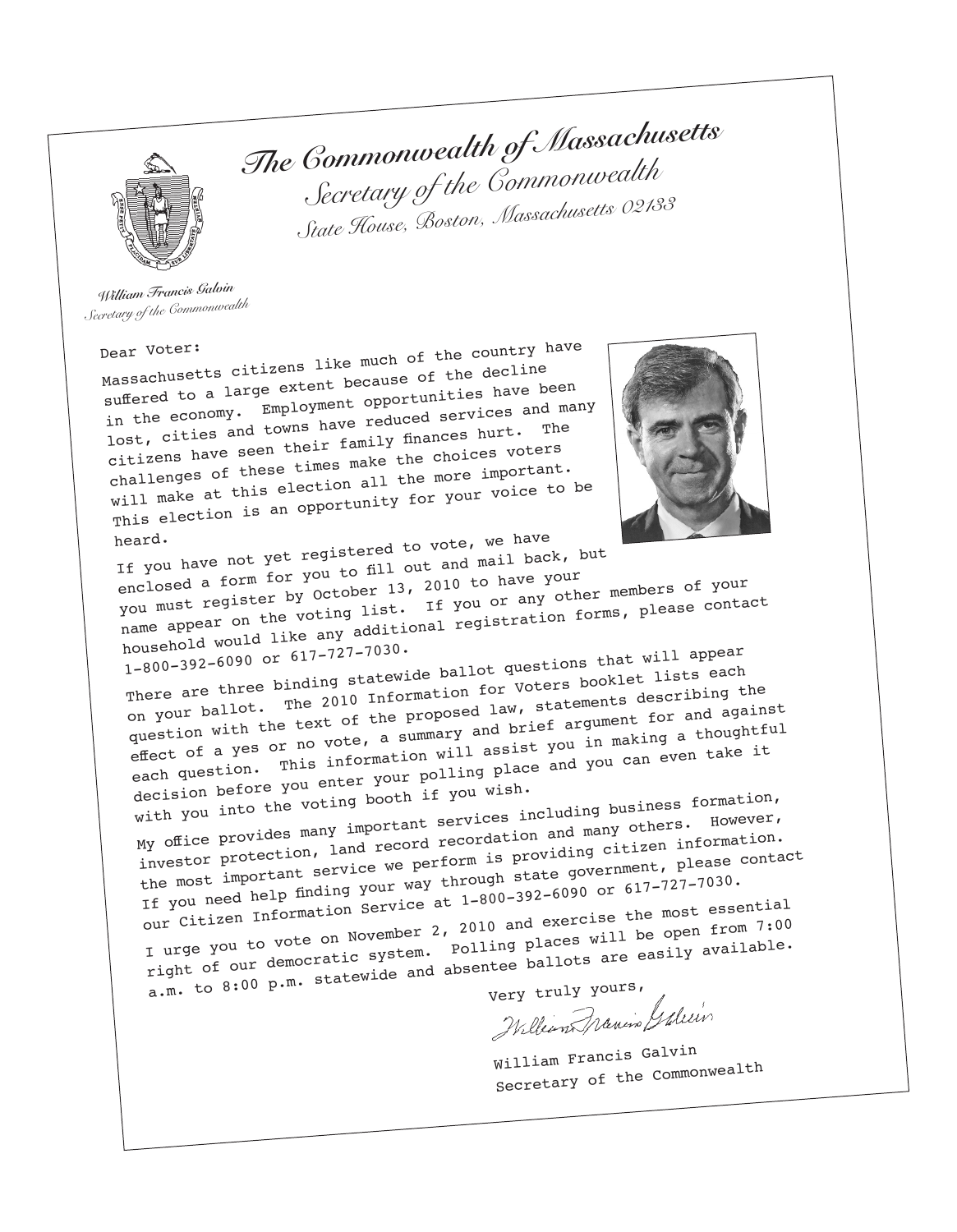# *Offices on the Ballot in 2010*

**Governor and Lieutenant Governor Attorney General Secretary of State Treasurer Auditor Representative in Congress Councillor Senator in General Court Representative in General Court District Attorney Sheriff County Commissioner**  (Barnstable, Bristol, Dukes, Norfolk and Plymouth counties only), or Executive Committee Franklin Council of Government **County Charter Commissioner** (Plymouth county only)

# *Deadline to Register to Vote!*

**To vote in the State Election, your Mail-in Voter Registration Form must be postmarked by Wednesday, October 13, 2010!**



#### **Voter Registration Mail-In Form Enclosed!**

To receive additional Mail-in Voter Registration Forms, call the Elections Division at (617) 727-2828 or 1-800-462-VOTE.

### *Contents*

| Question 2 Comprehensive Permits for Low- or Moderate-Income Housing5 |  |
|-----------------------------------------------------------------------|--|
|                                                                       |  |
|                                                                       |  |
|                                                                       |  |
|                                                                       |  |
|                                                                       |  |
|                                                                       |  |
|                                                                       |  |
|                                                                       |  |
|                                                                       |  |
|                                                                       |  |

#### *¡Atención, ciudadanos que habla español!*

El Secretarío del Estado ha publicado este folleto en español. Para solicitar ejemplares gratuitos de la versión en español, llamé a al teléfono 617-727-7030 o 1-800-392-6090 (esta llamada es gratuita).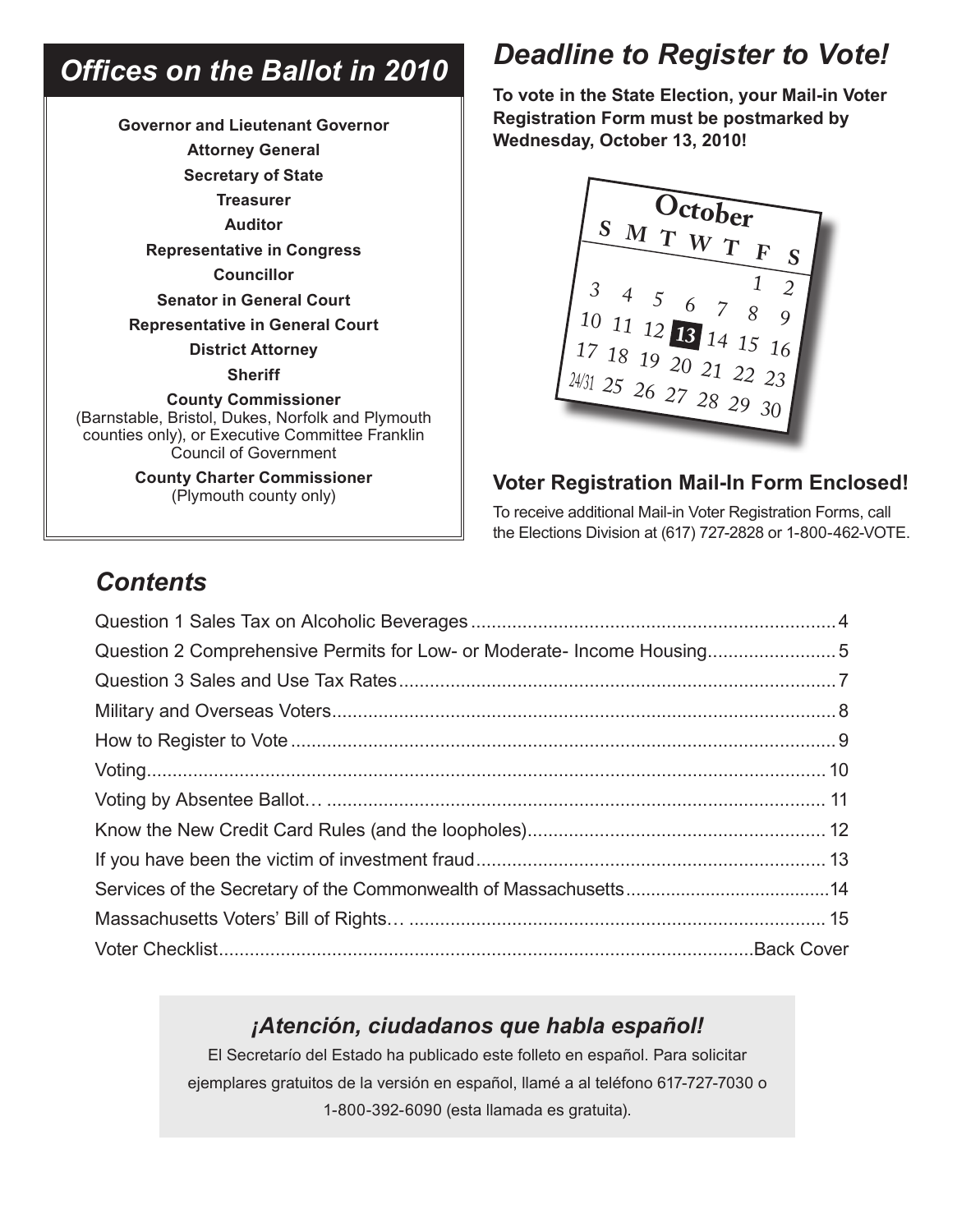# *Sales Tax on Alcoholic Beverages*  **QUESTION 1: Law Proposed by Initiative Petition**<br> **Sales Tax on Alcoholic B**<br> **100 you approve of a law summarized below, on which no vote was taken by the Senate or SUMMARY Finis proposed law would remove the already su**

Do you approve of a law summarized below, *on which no vote was taken by the Senate or the House of Representatives before May 4, 2010?*

As required by law, summaries are written by the State Attorney General, and the statements describing the effect of a "yes" or "no" vote are written jointly by the State Attorney General and the Secretary of the Commonwealth.

**SUMMARY** This proposed law would remove the Massachusetts sales tax on alcoholic beverages and alcohol, where the sale of such beverages and alcohol or their importation into the state is

already subject to a separate excise tax under state law. The proposed law would take effect on January 1, 2011.

**VOTE WILL DO**

As provided by law, the 150-word arguments are written by proponents and opponents of each question, and reflect their opinions. The Commonwealth of Massachusetts does not endorse these arguments, and does not certify the truth or accuracy of any statement made in these arguments. The names of the individuals and organizations who wrote each argument, and any written comments by others about each argument, are on file in the Office of the Secretary of the Commonwealth.

**WHAT YOUR ▶ A YES VOTE** would remove the state sales tax on alcoholic beverages and alcohol where their sale or importation into the state is subject to an excise tax under state law.

> 6.25% sales tax on beer, wine, and liquor imposed last year. Massachusetts' consumers have always paid a substantial excise tax on alcohol purchases. However, before last year, Massachusetts had no sales tax on the purchase of alcohol. The new sales tax should be repealed because it is an unfair "double tax;" a sales tax on top of an excise tax. The new sales tax has hurt small business owners who sell beer, wine, and liquor, particularly near New Hampshire, which has no sales tax on alcohol. Business has declined substantially for many of those stores. A 'yes' vote eliminates an unfair "double tax" on consumers and helps Massachusetts small

**Committee To Repeal the Alcohol Sales Tax**

**ARGUMENTS ▶ IN FAVOR:** This ballot question repeals the

*AGAINST:* Alcohol is not a necessity and does not deserve a special tax exemption. The only goods in Massachusetts exempt from the sales tax are necessities like food, clothing, and prescriptions. If anything should be taxed, products like cigarettes and alcohol should be.

*A NO VOTE* would make no change in the state sales tax on alcoholic beverages and alcohol.

Revenues from the alcohol tax provide dedicated funding for healthcare services for more than 100,000 residents with behavioral health problems. Massachusetts has some of the highest rates of alcohol and drug abuse in the country - the last thing we need is to take money away from prevention and treatment services to make alcohol more accessible. The alcohol tax helps saves lives by reducing teen drinking and funding treatment services to help people beat addictions and get their lives back on track.

Nearly every state has a sales tax on alcohol in addition to excise taxes. Massachusetts faces a serious budget deficit; don't give alcohol a special exemption.

#### **Authored by: Vic DiGravio, Treasurer Committee Against Repeal of the Alcohol Tax c/o Association for Behavioral Healthcare**

**251 W. Central Street Natick, MA 01760 508-647-8385 x-11 www.NoOn1MA.com**

**FULL TEXT ►** Be it enacted by the People, and by their authority as follows: **OF QUESTION**

**c/o One Beacon Street Boston, MA 02108**

**617-720-5090 www.YesTo1.com**

businesses. **Authored by: Frank Anzalotti**

Section 1. Notwithstanding the provisions of any general or special law to the contrary, alcoholic beverages subject to the excise tax imposed by Chapter 138 of the General Laws shall be exempt from sales tax, and to that end, Section

6(g) of Chapter 64H of the General Laws, as most recently amended by St. 2009, c. 27, § 55, is hereby amended by striking out the words "and 64F" and inserting in place thereof the following words: -64F and 138.

Section 2. Section 1 shall take effect on January 1, 2011.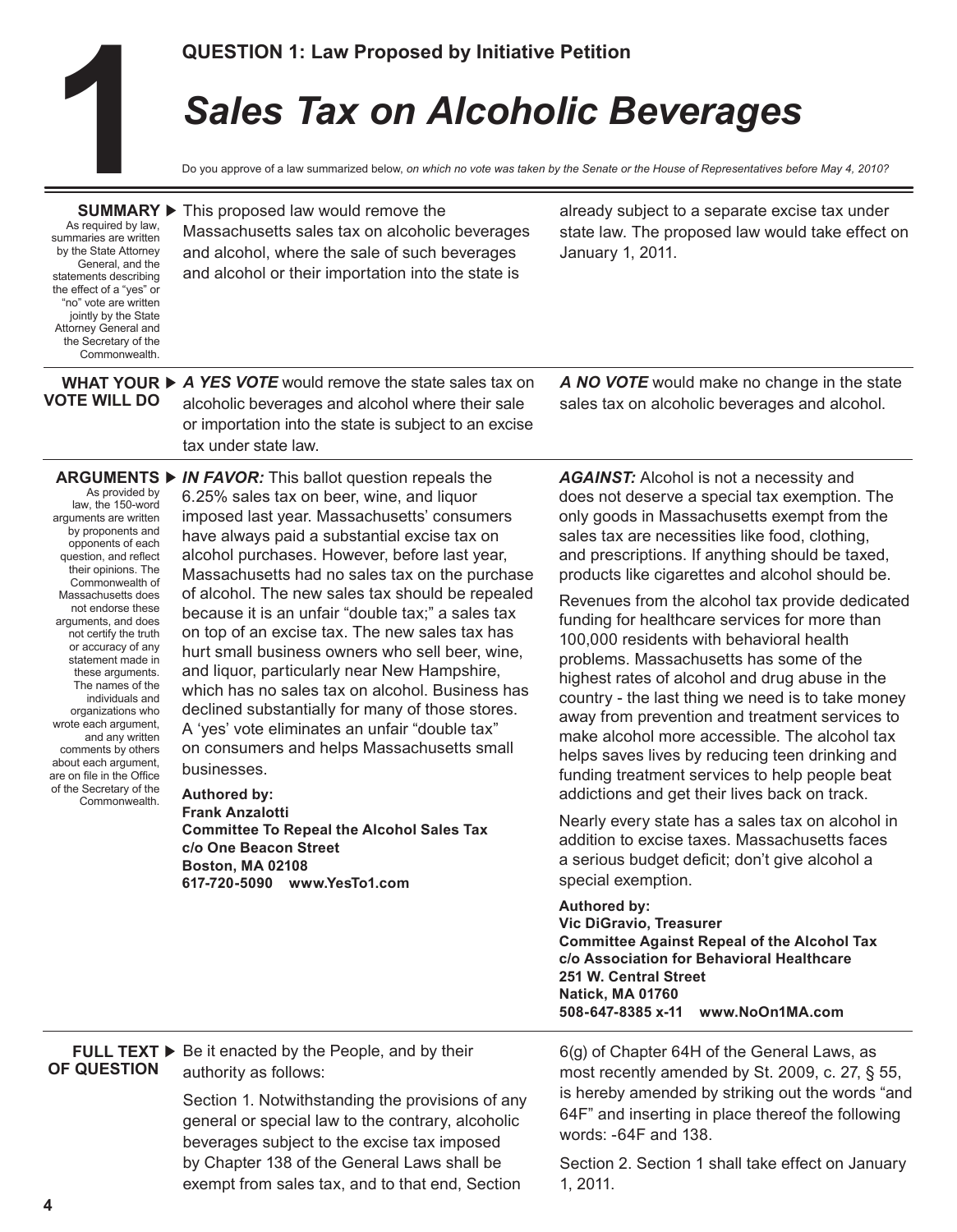# **2**<br>
SUMMAR

# **QUESTION 2: Law Proposed by Initiative Petition** *Comprehensive Permits for Low- or Moderate- Income Housing*

Do you approve of a law summarized below, *on which no vote was taken by the Senate or the House of Representatives before May 4, 2010?*

As required by law, summaries are written by the State Attorney General, and the statements describing the effect of a "yes" or "no" vote are written jointly by the State Attorney General and the Secretary of the Commonwealth.

**SUMMARY** This proposed law would repeal an existing state law that allows a qualified organization wishing to build government-subsidized housing that includes low- or moderate-income units to apply for a single comprehensive permit from a city or town's zoning board of appeals (ZBA), instead of separate permits from each local agency or official having jurisdiction over any aspect of the proposed housing. The repeal would take effect on January 1, 2011, but would not stop or otherwise affect any proposed housing that had already received both a comprehensive permit and a building permit for at least one unit.

> Under the existing law, the ZBA holds a public hearing on the application and considers the recommendations of local agencies and officials. The ZBA may grant a comprehensive permit that may include conditions or requirements concerning the height, site plan, size, shape, or building materials of the housing. Persons aggrieved by the ZBA's decision to grant a permit may appeal it to a court. If the ZBA denies the permit or grants it with conditions or requirements that make the housing uneconomic to build or to operate, the applicant may appeal to the state Housing Appeals Committee (HAC).

After a hearing, if the HAC rules that the ZBA's denial of a comprehensive permit was unreasonable and not consistent with local needs, the HAC orders the ZBA to issue the permit. If the HAC rules that the ZBA's decision issuing a comprehensive permit with conditions or requirements made the housing uneconomic to build or operate and was not consistent with local needs, the HAC orders the ZBA to modify or remove any such condition or requirement so as to make the proposal no longer uneconomic. The HAC cannot order the ZBA to issue any permit that would allow the housing to fall below minimum safety standards or site plan requirements. If the HAC rules that the ZBA's action was consistent with local needs, the HAC must uphold it even if it made the housing uneconomic. The HAC's decision is subject to review in the courts.

A condition or requirement makes housing "uneconomic" if it would prevent a public agency or non-profit organization from building or operating the housing except at a financial loss, or it would prevent a limited dividend organization from building or operating the housing without a reasonable return on its investment.

A ZBA's decision is "consistent with local needs" if it applies requirements that are reasonable in view of the regional need for low- and moderateincome housing and the number of low-income persons in the city or town, as well as the need to protect health and safety, promote better site and building design, and preserve open space, if those requirements are applied as equally as possible to both subsidized and unsubsidized housing. Requirements are considered "consistent with local needs" if more than 10% of the city or town's housing units are low- or moderate-income units or if such units are on sites making up at least 1.5% of the total private land zoned for residential, commercial, or industrial use in the city or town. Requirements are also considered "consistent with local needs" if the application would result, in any one calendar year, in beginning construction of low- or moderate-income housing on sites making up more than 0.3% of the total private land zoned for residential, commercial, or industrial use in the city or town, or on ten acres, whichever is larger.

The proposed law states that if any of its parts were declared invalid, the other parts would stay in effect.

**WHAT YOUR ► A YES VOTE** would repeal the state law allowing the issuance of a single comprehensive permit to build housing that includes low- or moderateincome units. **VOTE WILL DO**

*A NO VOTE* would make no change in the state law allowing issuance of such a comprehensive permit.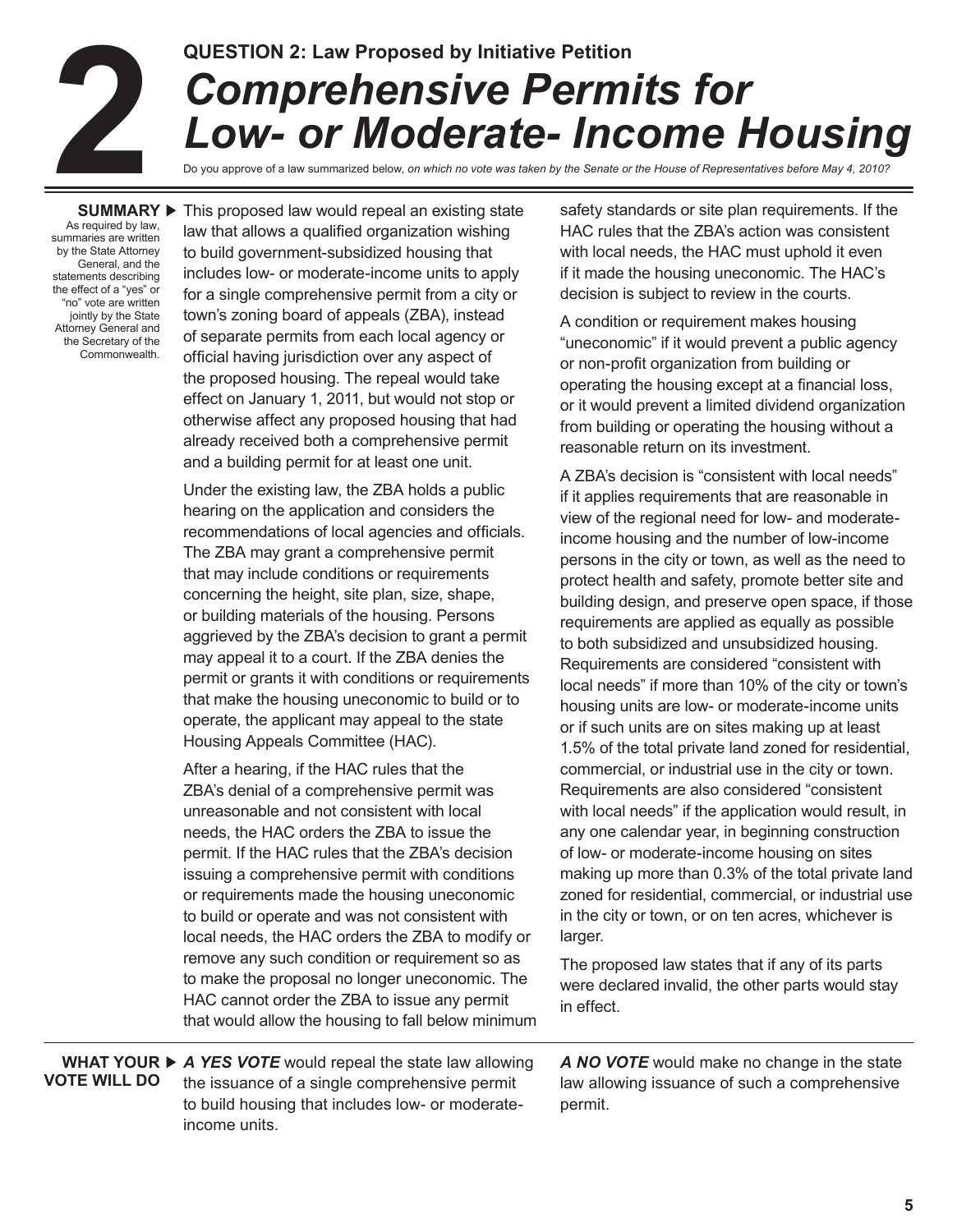#### **QUESTION 2: Law Proposed by Initiative Petition**

| As provided by<br>law, the 150-word<br>arguments are written<br>by proponents and<br>opponents of each<br>question, and reflect<br>their opinions. The<br>Commonwealth of<br>Massachusetts does<br>not endorse these<br>arguments, and does<br>not certify the truth<br>or accuracy of any<br>statement made in<br>these arguments.<br>The names of the<br>individuals and<br>organizations who<br>wrote each argument,<br>and any written<br>comments by others<br>about each argument,<br>are on file in the Office<br>of the Secretary of the<br>Commonwealth. | ARGUMENTS ▶ IN FAVOR: Voting "Yes" on this Question will<br>ensure that quality affordable housing is built<br>and remains for our parents, children, teachers<br>and public employees. Massachusetts needs<br>more affordable housing. A "Yes" vote will<br>repeal the current "Chapter 40B" statute, a<br>law that promotes subsidized, high-density<br>housing on any parcel of land without regard<br>to local regulations, the neighborhood or the<br>environment. By stripping away local control, it<br>has destroyed communities in rural, suburban<br>and urban neighborhoods alike, while lining the<br>pockets of out of state speculators. The current<br>statute does not build affordable housing. Rather,<br>it maintains a corrupt law that the Massachusetts<br>Inspector General has called a "pig fest" and<br>"represents one of the biggest abuses in state<br>history". A "Yes" vote will stop this outrageous<br>misuse of tax payer money and allow cities and<br>towns to build affordable housing for those who<br>need it most.<br>Authored by:<br>John Belskis<br><b>Coalition for the Repeal of 40B</b><br>196 Wollaston Avenue<br>Arlington, MA 02476<br>781-641-1441 www.repeal40B.com | <b>AGAINST:</b> This referendum would abolish<br>the primary tool to create affordable housing<br>in Massachusetts without providing any<br>alternatives.<br>Housing in Massachusetts is very expensive. We<br>need to protect the Affordable Housing Law so<br>that seniors and working families can afford to<br>buy homes here. |
|-------------------------------------------------------------------------------------------------------------------------------------------------------------------------------------------------------------------------------------------------------------------------------------------------------------------------------------------------------------------------------------------------------------------------------------------------------------------------------------------------------------------------------------------------------------------|-----------------------------------------------------------------------------------------------------------------------------------------------------------------------------------------------------------------------------------------------------------------------------------------------------------------------------------------------------------------------------------------------------------------------------------------------------------------------------------------------------------------------------------------------------------------------------------------------------------------------------------------------------------------------------------------------------------------------------------------------------------------------------------------------------------------------------------------------------------------------------------------------------------------------------------------------------------------------------------------------------------------------------------------------------------------------------------------------------------------------------------------------------------------------------------------------------------------------|------------------------------------------------------------------------------------------------------------------------------------------------------------------------------------------------------------------------------------------------------------------------------------------------------------------------------------|
|                                                                                                                                                                                                                                                                                                                                                                                                                                                                                                                                                                   |                                                                                                                                                                                                                                                                                                                                                                                                                                                                                                                                                                                                                                                                                                                                                                                                                                                                                                                                                                                                                                                                                                                                                                                                                       | The Affordable Housing Law has created 58,000<br>homes across the state and is responsible for<br>approximately 80% of new affordable housing<br>over the past decade, outside the larger cities.                                                                                                                                  |
|                                                                                                                                                                                                                                                                                                                                                                                                                                                                                                                                                                   |                                                                                                                                                                                                                                                                                                                                                                                                                                                                                                                                                                                                                                                                                                                                                                                                                                                                                                                                                                                                                                                                                                                                                                                                                       | Repealing this law will mean the loss of<br>badly needed construction jobs. Thousands<br>of homes that have already been approved<br>for development will not be built if this law is<br>repealed. Homes and jobs will be lost, and there<br>will be less affordable housing for seniors and<br>working families.                  |
|                                                                                                                                                                                                                                                                                                                                                                                                                                                                                                                                                                   |                                                                                                                                                                                                                                                                                                                                                                                                                                                                                                                                                                                                                                                                                                                                                                                                                                                                                                                                                                                                                                                                                                                                                                                                                       | A coalition of hundreds of civic, municipal,<br>business, environmental and religious leaders,<br>including the League of Women Voters and<br>AARP, urge you to vote No.                                                                                                                                                           |
|                                                                                                                                                                                                                                                                                                                                                                                                                                                                                                                                                                   |                                                                                                                                                                                                                                                                                                                                                                                                                                                                                                                                                                                                                                                                                                                                                                                                                                                                                                                                                                                                                                                                                                                                                                                                                       | <b>Authored by:</b><br><b>Tripp Jones, Chair</b><br><b>Campaign to Protect the Affordable Housing Law</b><br>P.O. Box 960158<br><b>Boston, MA 02109</b><br>617-933-5275 www.protectaffordablehousing.org                                                                                                                           |
| OF QUESTION                                                                                                                                                                                                                                                                                                                                                                                                                                                                                                                                                       | <b>FULL TEXT <math>\triangleright</math></b> Be it enacted by the People, and by their<br>authority:<br>SECTION 1: Chapter 40B, sections 20 through<br>23, inclusive of the General Laws are hereby<br>repealed.<br>SECTION 2: No provision of this act shall be<br>interpreted as applying to, affecting, amending,<br>or otherwise impairing the provisions of any<br>project approved by a board of appeals or the                                                                                                                                                                                                                                                                                                                                                                                                                                                                                                                                                                                                                                                                                                                                                                                                 | Act, provided that said project has been issued<br>a building permit pursuant to the State Building<br>Code for at least one (1) dwelling unit.                                                                                                                                                                                    |
|                                                                                                                                                                                                                                                                                                                                                                                                                                                                                                                                                                   |                                                                                                                                                                                                                                                                                                                                                                                                                                                                                                                                                                                                                                                                                                                                                                                                                                                                                                                                                                                                                                                                                                                                                                                                                       | SECTION 3: The provisions of this act are<br>severable, and if any provision of this act is                                                                                                                                                                                                                                        |
|                                                                                                                                                                                                                                                                                                                                                                                                                                                                                                                                                                   |                                                                                                                                                                                                                                                                                                                                                                                                                                                                                                                                                                                                                                                                                                                                                                                                                                                                                                                                                                                                                                                                                                                                                                                                                       | found to be unconstitutional, contrary to law,<br>or otherwise invalid by a court of competent<br>jurisdiction, then the other provisions of this act<br>shall continue to be in effect.                                                                                                                                           |
|                                                                                                                                                                                                                                                                                                                                                                                                                                                                                                                                                                   | Housing Appeals Committee pursuant to G.L.<br>c.40B, s.20-23 before the effective date of this                                                                                                                                                                                                                                                                                                                                                                                                                                                                                                                                                                                                                                                                                                                                                                                                                                                                                                                                                                                                                                                                                                                        | SECTION 4: This act shall take effect January 1,<br>2011.                                                                                                                                                                                                                                                                          |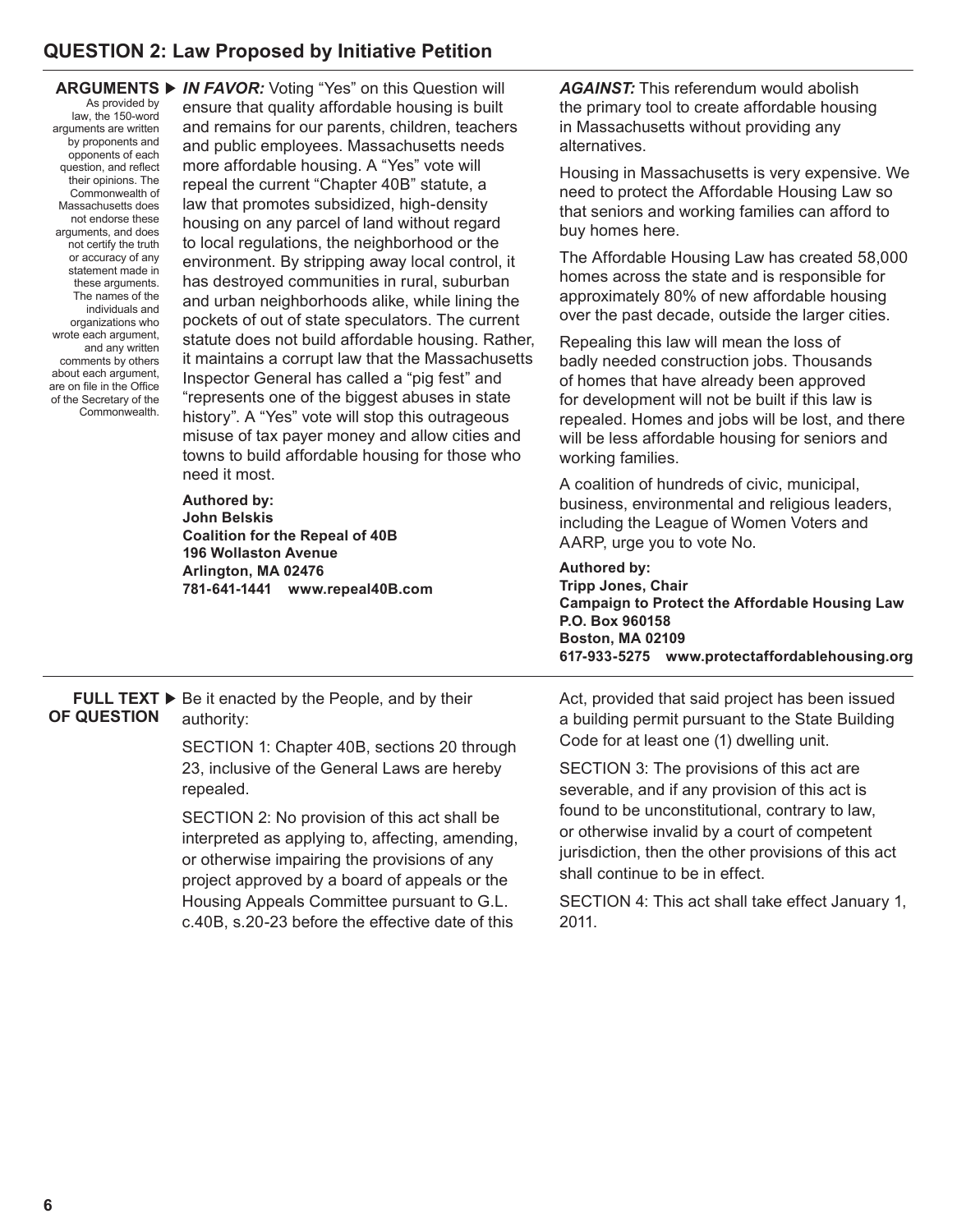

#### **QUESTION 3: Law Proposed by Initiative Petition**

# *Sales and Use Tax Rates*

Do you approve of a law summarized below, *on which no vote was taken by the Senate or the House of Representatives before May 4, 2010?*

| SUMMARY <b>&gt;</b><br>As required by law,<br>summaries are written<br>by the State Attorney<br>General, and the<br>statements describing<br>the effect of a "yes" or<br>"no" vote are written<br>jointly by the State<br>Attorney General and<br>the Secretary of the<br>Commonwealth.                                                                                                                                                                                                                                                                                                 | This proposed law would reduce the state sales<br>and use tax rates (which were 6.25% as of<br>September 2009) to 3% as of January 1, 2011. It<br>would make the same reduction in the rate used<br>to determine the amount to be deposited with the<br>state Commissioner of Revenue by non-resident<br>building contractors as security for the payment<br>of sales and use tax on tangible personal<br>property used in carrying out their contracts.<br>The proposed law provides that if the 3% rates<br>would not produce enough revenues to satisfy<br>any lawful pledge of sales and use tax revenues                                                                                                                                                                                                                                                                                                                                                                                                                                                                                                                                                                                                                           | in connection with any bond, note, or other<br>contractual obligation, then the rates would instead<br>be reduced to the lowest level allowed by law.<br>The proposed law would not affect the collection<br>of moneys due the Commonwealth for sales,<br>storage, use or other consumption of tangible<br>personal property or services occurring before<br>January 1, 2011.<br>The proposed law states that if any of its parts<br>were declared invalid, the other parts would stay<br>in effect.                                                                                                                                                                                                                                                                                                                                                                                                                                                                                                                                                                                                                                                                      |
|-----------------------------------------------------------------------------------------------------------------------------------------------------------------------------------------------------------------------------------------------------------------------------------------------------------------------------------------------------------------------------------------------------------------------------------------------------------------------------------------------------------------------------------------------------------------------------------------|-----------------------------------------------------------------------------------------------------------------------------------------------------------------------------------------------------------------------------------------------------------------------------------------------------------------------------------------------------------------------------------------------------------------------------------------------------------------------------------------------------------------------------------------------------------------------------------------------------------------------------------------------------------------------------------------------------------------------------------------------------------------------------------------------------------------------------------------------------------------------------------------------------------------------------------------------------------------------------------------------------------------------------------------------------------------------------------------------------------------------------------------------------------------------------------------------------------------------------------------|---------------------------------------------------------------------------------------------------------------------------------------------------------------------------------------------------------------------------------------------------------------------------------------------------------------------------------------------------------------------------------------------------------------------------------------------------------------------------------------------------------------------------------------------------------------------------------------------------------------------------------------------------------------------------------------------------------------------------------------------------------------------------------------------------------------------------------------------------------------------------------------------------------------------------------------------------------------------------------------------------------------------------------------------------------------------------------------------------------------------------------------------------------------------------|
| <b>VOTE WILL DO</b>                                                                                                                                                                                                                                                                                                                                                                                                                                                                                                                                                                     | WHAT YOUR $\triangleright$ A YES VOTE would reduce the state sales and<br>use tax rates to 3%.                                                                                                                                                                                                                                                                                                                                                                                                                                                                                                                                                                                                                                                                                                                                                                                                                                                                                                                                                                                                                                                                                                                                          | A NO VOTE would make no change in the state<br>sales and use tax rates.                                                                                                                                                                                                                                                                                                                                                                                                                                                                                                                                                                                                                                                                                                                                                                                                                                                                                                                                                                                                                                                                                                   |
| <b>ARGUMENTS ▶</b><br>As provided by<br>law, the 150-word<br>arguments are written<br>by proponents and<br>opponents of each<br>question, and reflect<br>their opinions. The<br>Commonwealth of<br>Massachusetts does<br>not endorse these<br>arguments, and does<br>not certify the truth<br>or accuracy of any<br>statement made in<br>these arguments.<br>The names of the<br>individuals and<br>organizations who<br>wrote each argument,<br>and any written<br>comments by others<br>about each argument,<br>are on file in the Office<br>of the Secretary of the<br>Commonwealth. | <b>IN FAVOR:</b> Last year, the State Legislature and<br>Governor Deval Patrick raised the sales tax to<br>$6.25%$ .<br>Thousands of people lost their jobs.<br>Your YES vote rolls back the sales tax to 3% and:<br>· creates 32,929 productive, sustainable jobs<br>• gives back an average of \$688 - every year - to<br>each taxpayer<br>· saves Northern Massachusetts Retail<br>Businesses and jobs by keeping shoppers here<br>- instead of driving them to New Hampshire's<br>0% sales tax<br>• attracts shoppers from Rhode Island,<br>Connecticut, Vermont and New York.<br>It safely trims fat: 5% from \$52 billion in total state<br>government spending. It does NOT reduce spending<br>for cities and towns, police, firefighters, schools,<br>roads -- NOR any essential service. Not a dime.<br>Vote YES to reduce:<br>• Government Waste<br>• Bureaucracy<br>• Sweetheart Deals for rich corporations<br>• Union-inflated plush pensions that give<br>government employees full retirement pay as<br>early as age 54.<br>Vote YES for fiscal responsibility and<br>desperately-needed JOBS.<br><b>Authored by:</b><br><b>Carla Howell</b><br><b>Alliance to Roll Back Taxes</b><br>P.O. Box 5268<br>Wayland, MA 01778 | <b>AGAINST:</b> The sales tax helps pay for things<br>we all value and rely on. We all want good<br>schools, police and fire protection, safe roads<br>and bridges, clean water and quality health<br>care. Cutting the sales tax by more than half will<br>prevent us from achieving these goals we share.<br>Our communities rely on local aid to pay for<br>schools, public safety, and emergency services.<br>Local aid has already been cut by 25 percent in<br>the last two years, forcing communities to reduce<br>services. This proposal would result in further<br>cutbacks.<br>This proposal would take away \$2.5 billion in<br>state revenue. This is about half the total amount<br>the state sends to our communities each year to<br>help pay for public education.<br>The recession has forced communities to reduce<br>services. We cannot keep cutting without doing<br>lasting harm to our schools, health care and the<br>services that strengthen our communities.<br><b>Authored by:</b><br>Joanne Blum<br><b>MA Coalition for Our Communities</b><br><b>20 Ashburton Place</b><br><b>Boston, MA 02108</b><br>617-878-8317 www.votenoquestion3.com |
|                                                                                                                                                                                                                                                                                                                                                                                                                                                                                                                                                                                         | 508-645-4099 www.RollBackTaxes.com                                                                                                                                                                                                                                                                                                                                                                                                                                                                                                                                                                                                                                                                                                                                                                                                                                                                                                                                                                                                                                                                                                                                                                                                      | 7                                                                                                                                                                                                                                                                                                                                                                                                                                                                                                                                                                                                                                                                                                                                                                                                                                                                                                                                                                                                                                                                                                                                                                         |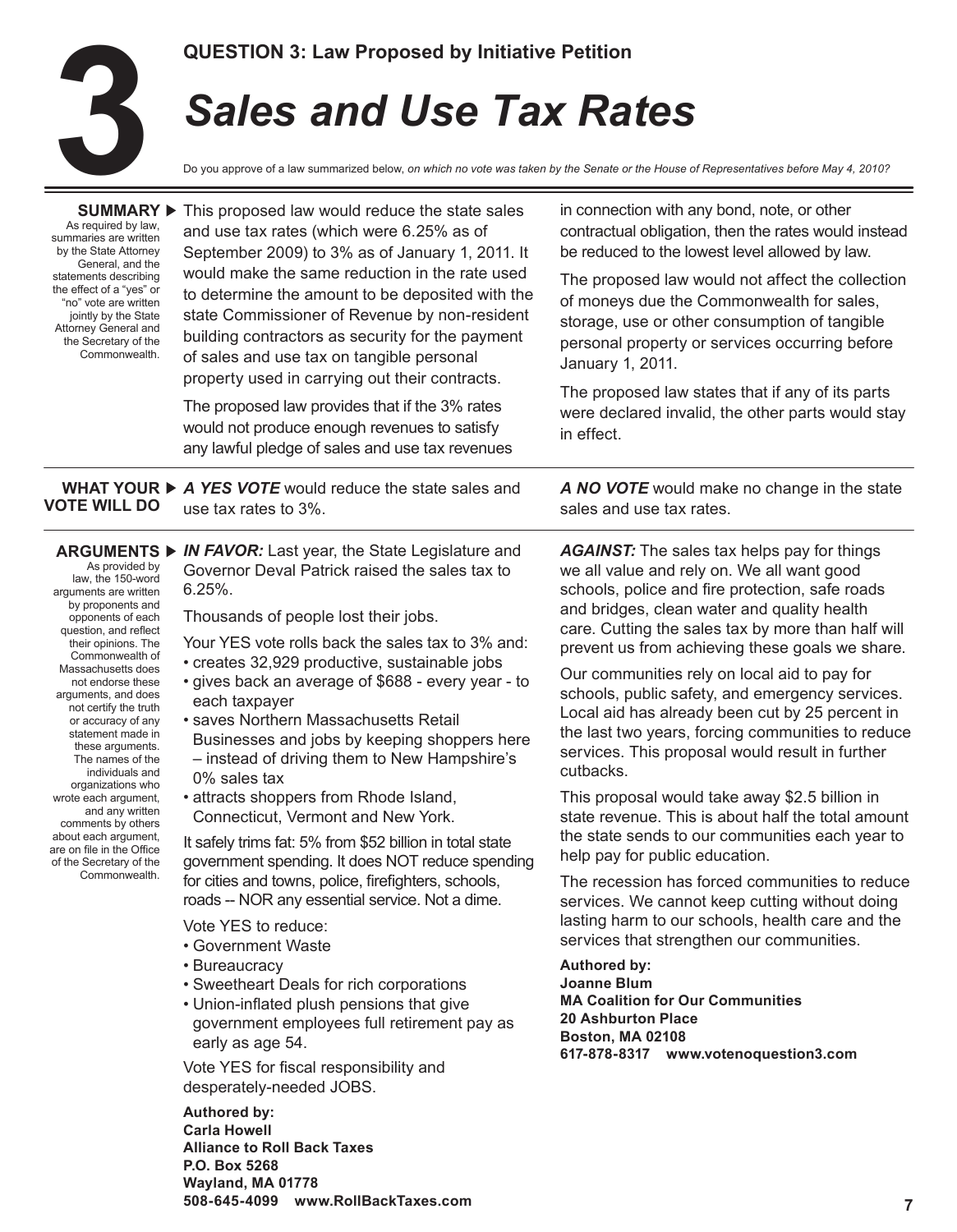#### **QUESTION 3: Law Proposed by Initiative Petition**

#### **FULL TEXT ▶** Be It Enacted By The People And By Their Authority: **OF QUESTION**

SECTION 1. The rates of the excises imposed by Section 2 of Chapter sixty-four H and Section 2 of Chapter sixty-four I of the General Laws shall, beginning on January 1, 2011, and except as provided in Section 2 hereof, each be reduced to three percent (3%). The deposits, bonds, and deductions required under Section 30A of Chapter sixty-four H and Section 31A of Chapter sixty-four I of the General Laws shall, beginning on January 1, 2011, and except as provided in Section 2 hereof, each be reduced to three percent (3%).

SECTION 2. If any portion of the excises under said Chapters sixty-four H and sixty-four I has been pledged or obligated pursuant to law in connection with any bond, note, or other contractual obligation and if the total amount of all portions of said excises so pledged or

obligated exceeds revenues generated through said chapters at a rate of three percent (3%), then the rates of the excises imposed by said chapters shall on January 1, 2011 be reduced to the lowest rates allowed by law.

SECTION 3. Notwithstanding the provision of Section 2, this law shall not be construed to impair the collection of moneys due the Commonwealth for sales, storage, use or other consumption of tangible personal property or services occurring before January 1, 2011.

SECTION 4. The provisions of this law are severable, and if any clause, sentence, paragraph or section of this measure, or an application thereof, shall be adjudged by any court of competent jurisdiction to be invalid, such judgment shall not affect, impair, or invalidate the remainder thereof but shall be confined in its operation to the clause, sentence, paragraph, section or application adjudged invalid.

#### *Reminder!* **Bring Personal Identification to the Polls!**

You may be required to show personal identification to vote. If you registered to vote by mail you may be required to show identification when you vote for the first time in a federal election, such as the 2010 election.

Also, under Massachusetts law, any voter may be asked to show identification if there is a question about their identity. Acceptable identification must include your name and the address at which you are registered to vote, for example: a current and valid driver's license, photo identification, current utility bill, bank statement, paycheck, government check, or other government document showing your name and address.

## *Military and Overseas Voters / Special Status*

In Massachusetts, members of the Uniformed Services serving on **active duty**, their families and U.S. Citizens residing overseas are eligible to vote in all elections. These voters **do not need to register to vote to request an absentee ballot**. Absentee ballots can be requested using the Federal Post Card Application or any form of written communication, or a **family member can request** that an absentee ballot be sent to the voter.

Applications for absentee ballots for military and overseas voters must be received by the local election official by noon on the day before the election, which for the 2010 State Election is noon on Monday, November 1, 2010.

These voters can request that their absentee ballot be sent to them either by

mail or electronically. After voting their absentee ballot, military and overseas voters may return their absentee ballot electronically or by mailing it back to their local election official. Absentee ballots sent by mail from inside the U.S. or sent electronically must be received by the local election official by the close of polls on election day, which is 8:00 p.m. (EST) on Tuesday, November 2, 2010. Absentee ballots sent by mail that are postmarked from outside the U.S., must be postmarked by Tuesday, November 2, 2010 and received by the local election official no later than 10 days after the election to be counted, which for the 2010 State Election is November 12, 2010.

Massachusetts also allows these voters to vote absentee in all elections by using the



Federal Write-In Absentee Ballot (FWAB). The FWAB can be used to vote anytime before an election even if the voter did not apply for an absentee ballot. After voting the FWAB, the voter may submit it by mail or electronically. For more information on absentee voting for members of the military and overseas voters, please see www.sec. state.ma.us/ele/elemil/milidx.htm.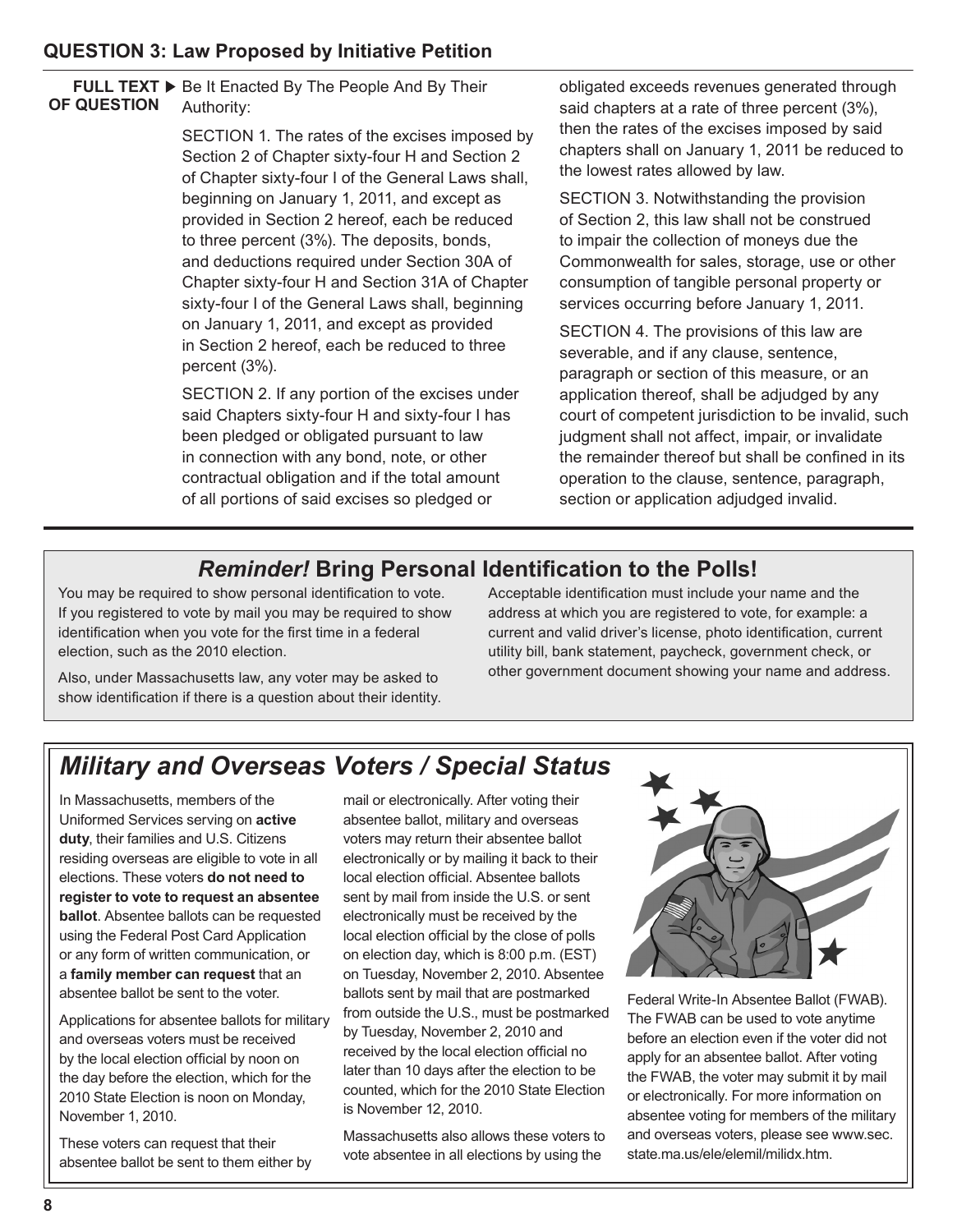# *How to Register to Vote...*

#### **Who may register?**

a **U.S. citizen**, and a **resident of Massachusetts**, and **18 years old** on or before election day, and **not currently incarcerated** for a felony conviction.

#### **When and where may I register?**

There is no waiting period to be eligible to register to vote. As soon as you consider your address your "home", you may register to vote from that address. Please note that anytime you move, you must reregister. If you move, you may register to vote as soon as you move into your new home.

The deadline to register to vote for the November 2<sup>nd</sup> State Election is October 13<sup>th</sup>. Any mail-in voter registration form must be postmarked by October 13, 2010 to be eligible to vote in the November 2, 2010 State Election.

#### **How can I register to vote?**

**In Person:** Go to any registration location, such as your city or town hall, and complete an affidavit of registration. Upon completion of the form, you will be provided with a receipt which is proof of your registration. You should keep that receipt until you receive an acknowledgement notice in the mail, which should arrive within 2 to 3 weeks.

**By Mail:** Mail-in registration forms are widely available. A mail-in registration form is enclosed with this booklet. To obtain additional mail-in registration forms please call 617-727-2828 or 1-800-462-VOTE (8683) and a form will be sent to you. Mail the completed form to your local city or town hall. You should receive an acknowledgment notice in 2 to 3 weeks. If you do not, please contact your local election office to verify your voting status.

**At the Registry of Motor Vehicles:** While applying for or renewing a driver's license, you can complete a voter registration application. Check your motor voter receipt before you leave—it will indicate whether you registered to vote or not. Keep your motor voter receipt until you receive confirmation from your local election official. If you do not receive any confirmation, please contact your local election office to verify your voting status.

#### **What must I do if I've changed my address since I registered?**

If you have moved, you must register again. You may register to vote as soon as you move into your new home.

#### **Do I need to attach identification to my voter registration form?**

Yes, if you are registering to vote for the first time in Massachusetts. The Help America Vote Act of 2002 passed by Congress requires that if you registered to vote by mail on or after January 1, 2003, you will be required to show identification when you vote for the first time in a federal election since registering by mail in 2003, or you can send in a copy of your identification with your voter registration form.

Acceptable identification must include your name and the address at which you are registered to vote, for example: a current and valid driver's license, photo identification, current utility bill, bank statement, paycheck, government check, or other government document showing your name and address. If you send in a copy of your identification with your mail-in voter registration form, it may not be returned to you.

#### **I registered to vote, but my name is not on the voting list—what do I do?**

If you registered to vote, but your name is not on the voting list, ask the election officer in charge of the polling place to check your registration by looking at the inactive voter's list and by checking to see if you are registered in another precinct in that municipality.

If they still cannot find your name, you may go to city or town hall to attempt to establish your identity as a registered voter or you may cast a provisional ballot.

To cast a provisional ballot, you must execute a provisional ballot affirmation before a precinct officer at the polling place declaring that you are a registered voter in the city or town and reside within the geographical boundaries of said precinct. You must also show suitable identification.

After the election, the local election official will search for records to confirm your voter registration. If your eligibility is confirmed, your ballot will be counted. If your eligibility cannot be confirmed, your ballot will remain sealed in an envelope until such time as it is required to be kept and then will be destroyed without being viewed.

#### **What should I do if I registered to vote and I have not heard from my local election official?**

If you have NOT received confirmation of your voter status from your city or town election official within 2 or 3 weeks from the date you registered, please contact your local election office to verify your voting status.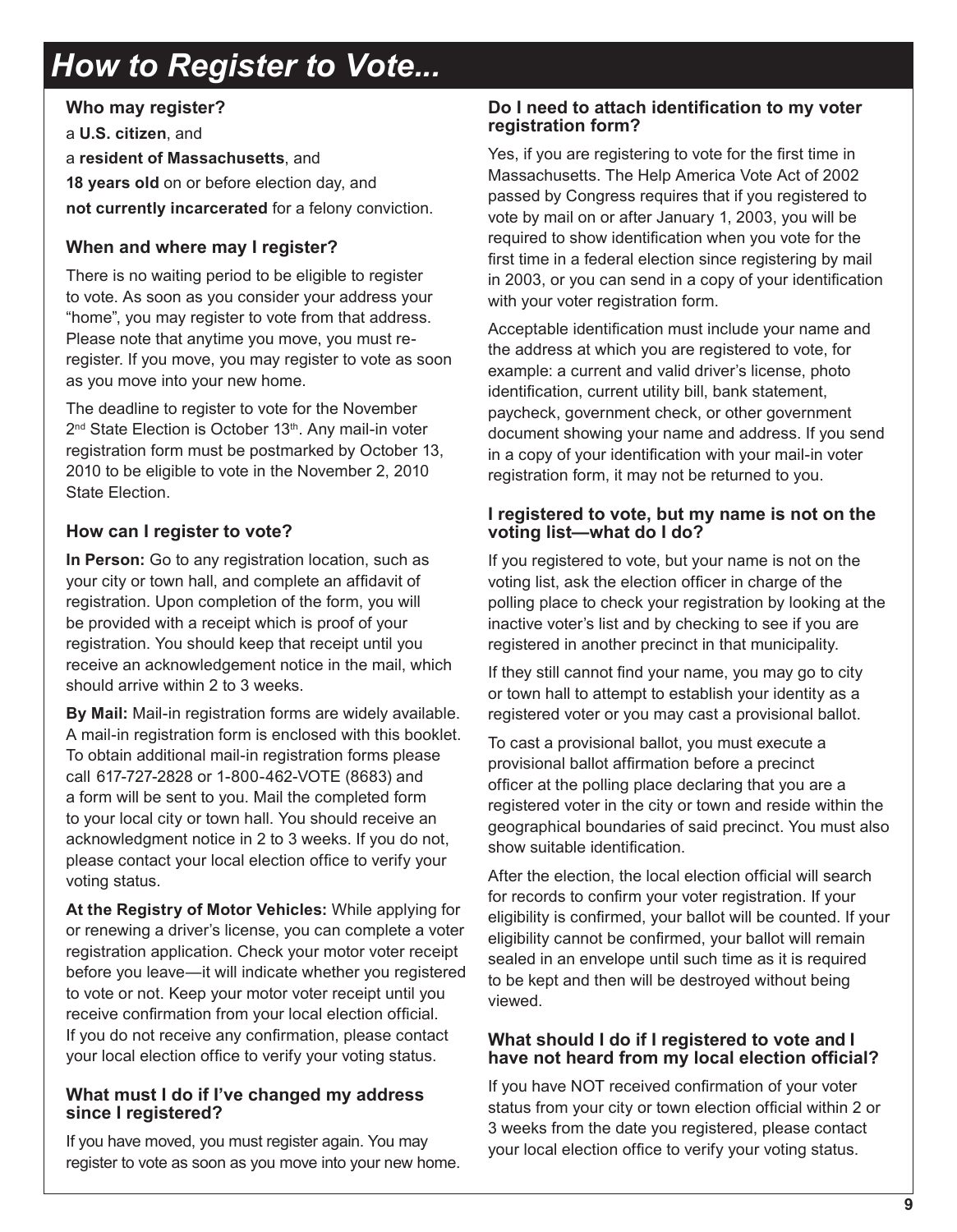# *Voting…*

#### **Where do I vote?**

Polling places are located in each precinct in your city or town. Call your local election official or my office at 1-800-462-VOTE (8683) or 617-727-2828 to find out where your polling place is located. You can also visit my website at **www.wheredoivotema.com** to look up your polling place and view a sample ballot.

All polling places are required by federal and state law to be accessible to elderly and disabled voters.

#### **How long are the polls open?**

The polls must be open from 7:00 a.m. to 8:00 p.m. for State Elections. Some municipalities may open their polls as early as 5:45 a.m. Please call your city or town clerk to verify your polling hours.

#### **How do I find out what offices and candidates are on my ballot?**

Sample ballots as well as instruction cards are posted at the polls on election day. Also, you can view a sample ballot at my website: **www.wheredoivotema.com.**

#### **What if I need assistance?**

If you need assistance because of vision impairment, disability, inability to read or to read English, you may seek help from either a person of your choice or from election officials.

You may also ask the election officials to use the AutoMARK Voter Assist Terminal, which is an accessible ballot marking device, to mark your ballot. As part of the Help America Vote Act of 2002 (HAVA), there will be at least one AutoMARK Voter Assist Terminal at each polling location. The AutoMARK allows a voter to mark their ballot privately and independently. After inserting the ballot into the AutoMARK, the voter can review the ballot and make selections by using the touch screen and/or the keypad while listening to the ballot over a set of headphones. After making all of the choices on the ballot, the AutoMARK will mark the ballot in accordance with the voter's choices by filling in the corresponding ovals or connecting the arrows on the ballot. The ballot will then be returned to the voter for deposit into the ballot box.

#### **What if I make a mistake on my ballot?**

If you make a mistake on your ballot, you may request a new one. You may request up to two new ballots.

#### **Can I bring materials into the polling place?**

Yes, you may bring materials into the voting booth. You can bring preprinted brochures or pamphlets, or your own notes, but you cannot display such materials while in the polling location.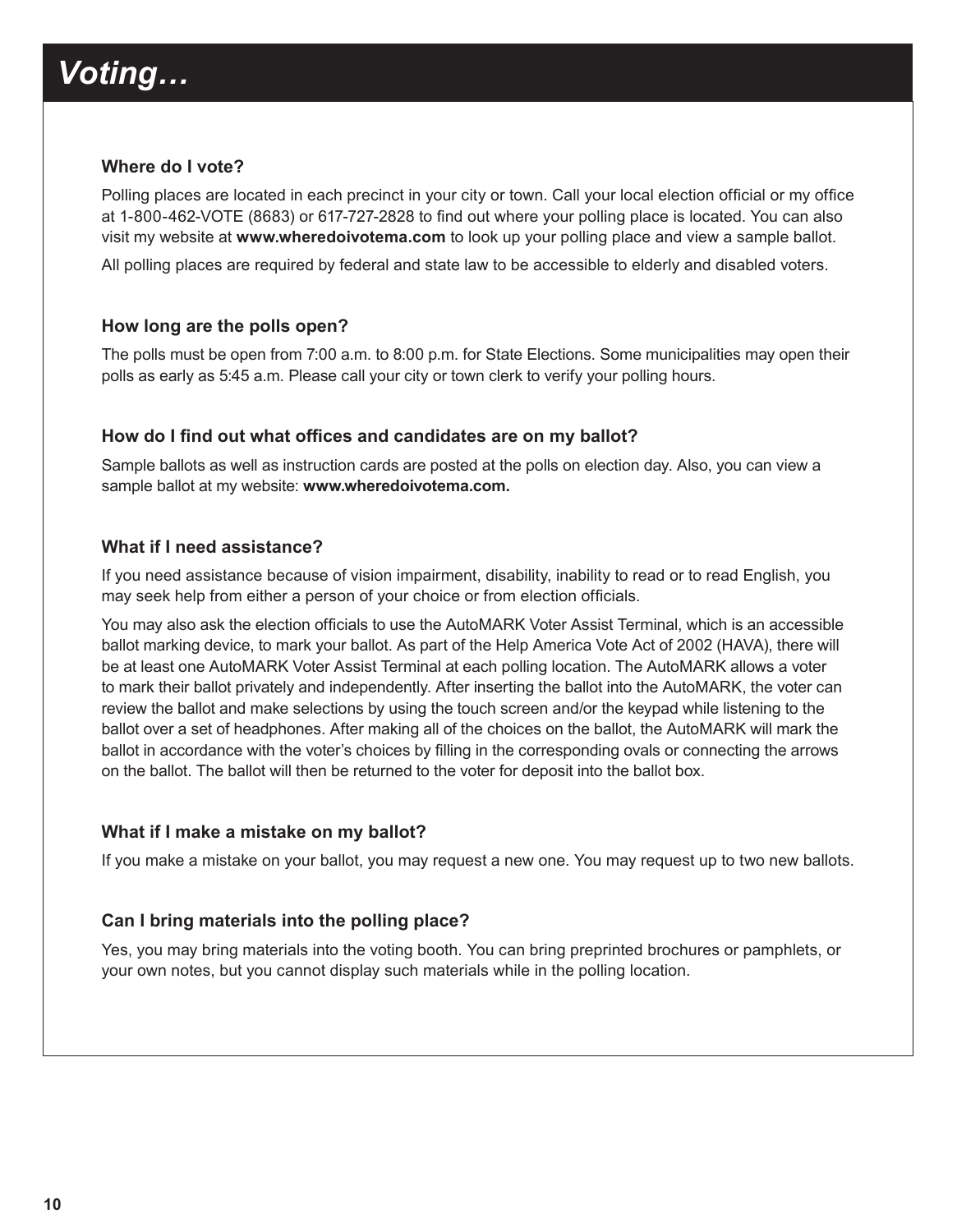# *Voting by Absentee Ballot…*

#### **You may vote by absentee ballot if you:**

- will be absent from your city or town on election day; or
- have a disability that prevents your voting at the polling place; or
- cannot vote at the polls due to religious beliefs.

#### **Applying for an absentee ballot...**

All applications for absentee ballots must be made in writing.

You must apply for an absentee ballot from your city or town clerk or election commission no later than noon on the day before the election. Applications may be mailed or hand delivered and you may use any form of written communication (letter or postcard) or the official application form. A family member may apply in the same manner for you. Include on the application:

- your name and address as registered,
- ward and precinct, if you know them,
- the precise address where the ballot should be sent,
- your own signature.

A ballot will be sent to any address you specify – including your own home. Be sure to apply early.

#### **Requesting to vote in person...**

If you meet the qualifications to vote absentee, but do not want to have a ballot mailed to you, you may request to vote in person before election day. You may vote at your city or town hall before election day at a time arranged with the clerk, but the application for your ballot must be made no later than noon on the day before the election. Call the clerk's office to make certain that the absentee ballots are available. Absentee ballots should be available three weeks before an election.

#### **Voting by absentee ballot. . .**

The ballot will come with instructions and a set of return envelopes. After making your choices on the ballot, you must enclose it in the inner (smaller) brown envelope and complete the information on the front of that envelope and sign it. Then you put the smaller envelope in the bigger envelope, place proper postage on it and mail it back to your city or town hall. To be counted, a completed ballot must be received by the time the polls close on election day.

If you are not able to write, the person assisting you must sign your name as well as their name, address and telephone number.

#### **What if I am permanently disabled?**

If you are permanently disabled and cannot cast your vote at the polling place, you may file a letter from your physician with your city or town clerk, stating that you are permanently unable to cast your vote at the polling place because of disability. A completed application for an absentee ballot for you to sign and return will be mailed to you by the city or town clerk at least 28 days before every primary and election.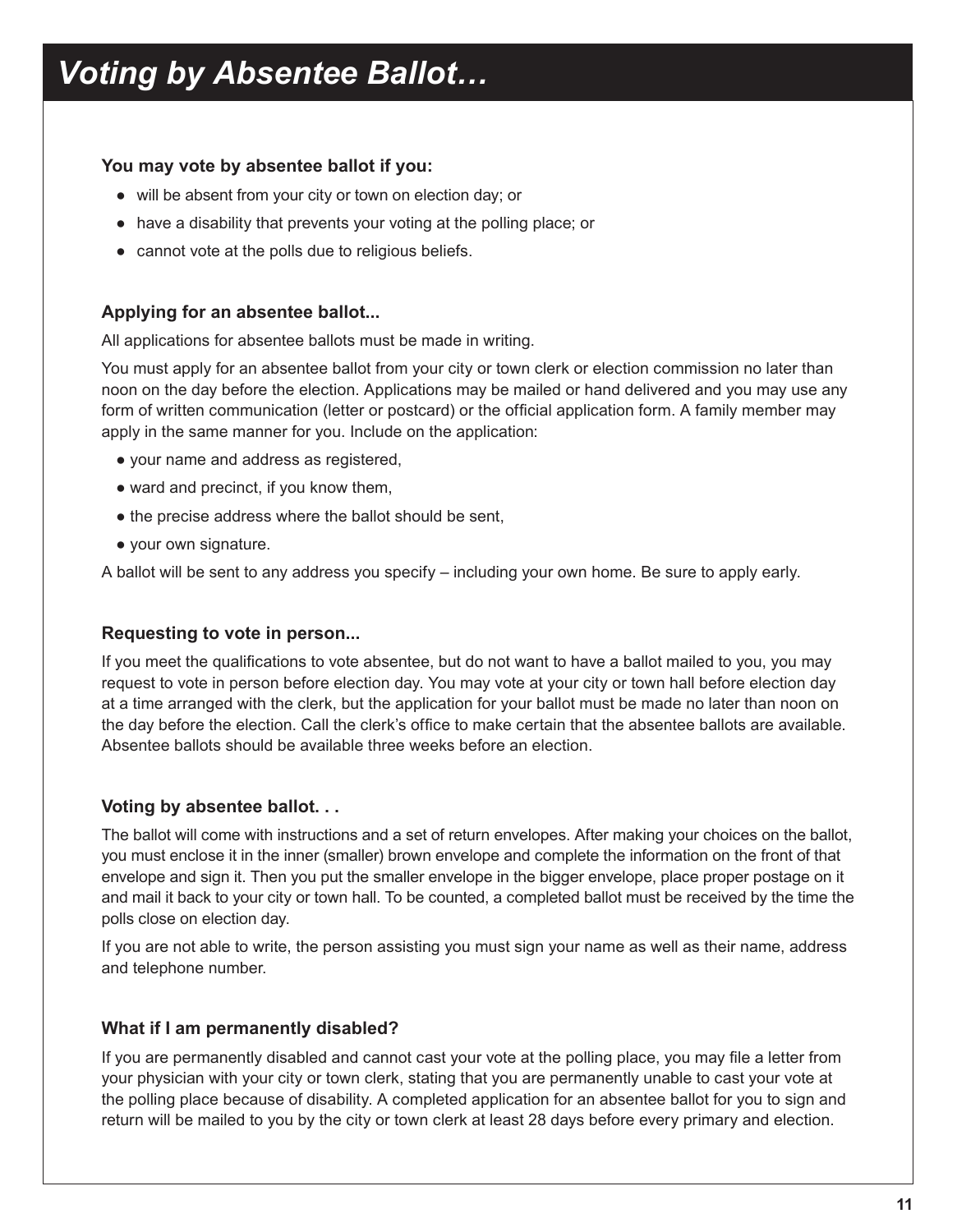## *Know the New Credit Card Rules (and the loopholes)*

#### **Billing Statements and Payment Processing**

- •Billing statements must be sent 21 days before the due date, giving you more time to pay your credit card bill and reducing the risk of a late fee and interest rate penalty.
- Mailed credit card payments received by 5 pm on the due date must be credited as on time.
- •Payments are on time when received the next business day after a holiday or weekend.
- •Payments made at a local branch should be credited the same day.
- Removal of new accounts from your credit report if you never activate or use the account, or you close it within 45 days.

#### **Debit Cards Are Different**

Although credit cards and debit cards may look virtually identical, there are important differences. A debit card is tied to the cardholder's savings or checking account and the card subtracts funds from that account. The debit card does not involve a loan unless the user exceeds the balance of the account and the bank extends credit for the purchase.

- •Starting July 1, 2010, Federal Reserve rules prohibit institutions from charging overdraft fees for ATM and onetime debit card transactions unless the consumer "opts in" to an overdraft service for such transactions. Based on this rule change, you will need to sign up for overdraft protection for your debit card if you want it.
- •Your liability for the misuse of the debit card depends on how quickly you report the misuse and loss. The debit cardholder's exposure can be up to \$50 for lost cards that are reported within 2 days, but exposure may be unlimited if the customer fails to notify the bank more than 60 days after the mailing of a statement showing unauthorized use of the card.

For extra safety, you may ask your bank to issue you an ATM-only card that does not function as a debit card. A PIN is needed for these cards, providing added safety. For more information see the Federal Trade Commission website: www.ftc.gov/bcp/edu/pubs/consumer/credit/cre04.shtm

#### **Payment Allocation and Fees**

- •Payments above the minimum must be applied to highestinterest rate balances. If you have balances with different interest rates, the new rules require banks to allocate anything over the minimum payment to your highest interest rate balance. This reduces the amount of finance charges you pay on balances.
- •There are no fees to make your credit card payment online, by mail, or over the phone, unless you make a last-minute payment over the phone and your bill is due the same day or next day.
- •Payments are due on the same date each month.
- •Starting August 22, 2010:
	- Card companies are generally barred from charging a penalty over \$25 for late payments;
	- Card companies are prohibited from charging a penalty higher than the dollar amount associated with a customer's violation;
- Multiple penalty fees for a single late payment are banned; and
- Inactivity fees are banned.

#### **Over-the-Limit Fees**

- No over-the-limit fees are allowed unless you request (opt-in) the credit card issuer to process over-the-limit transactions. Otherwise, over-the-limit transactions would be denied and you would not incur a fee.
- •Only one over-the-limit fee is allowed per billing cycle. You cannot receive more than one charge for exceeding your credit limit in any billing cycle.
- •Only one over-the-limit fee is permitted per over-the-limit transaction. If you make a purchase that puts you over your credit limit, you should only be charged one fee for that instance. Even if your balance remains over the limit the next billing cycle, you would not be charged a credit limit fee, unless you make an additional transaction that puts your balance over the limit.
- No over-the-limit fees can be caused by a hold on your credit limit. If a transaction, like a car rental, puts a hold on your credit limit, thereby reducing your available credit, a subsequent charge cannot put you over the limit.

#### **Stricter Finance Charge and Interest Rate Increase Rules**

- No more double cycle billing finance charges. Credit card issuers are prohibited from calculating finance charges using this method which causes cardholders to pay interest on previously paid balances.
- No interest rate increases are permitted during the first 12 months of opening a credit card, unless the rate increase was disclosed when you first opened the credit card.
- •Promotional rates must last at least 6 months.
- No interest rate increases are allowed on pre-existing balances. If your credit card issuer decides to increase your interest rate, that new rate would only apply to new balances. Your current balance would continue to be subject to the old interest rate. There's an exception, however, if you are more than 60 days late on your credit card payments. Cash advances can have a dramatically higher interest rate.
- Credit card issuers must give a 45-day advance notice before increasing your interest rate or making any major change to your credit card agreement. Remember, balances from purchases within the 45-day window will go up if not paid.
- •Your interest rate could increase if you don't make the minimum payment within 30 days of your due date, even during the first 12 months of opening your account. You must receive a 45-day advance notice of penalty rate increases.
- •Increased rates must be reviewed and lowered if the review shows improved payment habits.
- Card companies are required to re-evaluate interest rate increases adopted since the start of 2009 and to reduce rates if appropriate.

For more information, contact the Secretary of the Commonwealth's Securities Division at 1-800-269-5428 or www.sec.state.ma.us/sct.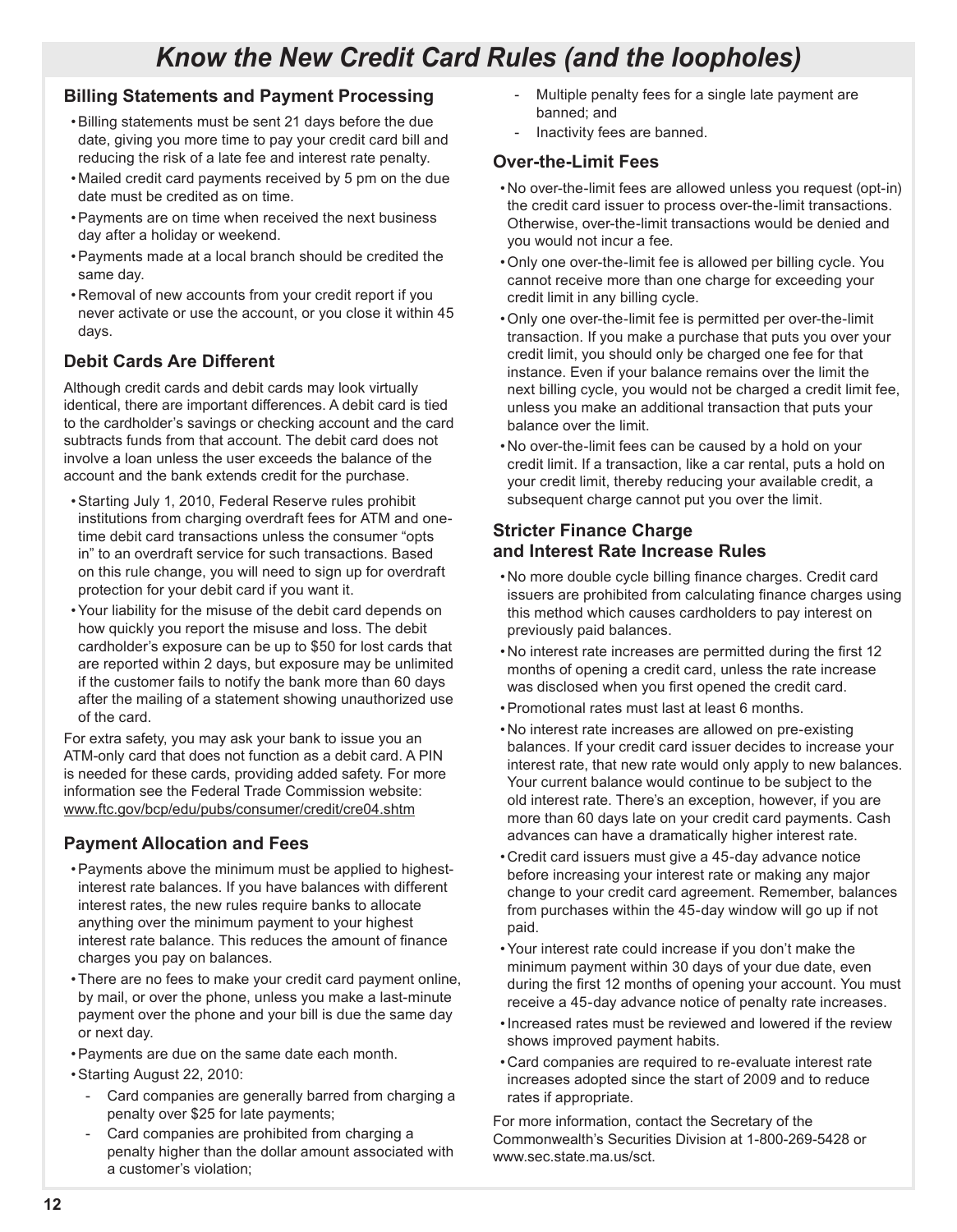# **If you have been the victim of investment fraud, Secretary Galvin's office might be able to help!**

Secretary Galvin's office has responsibility for regulation and enforcement of laws relating to risk investments of all kinds that are offered for sale in Massachusetts.

Secretary Galvin's office has been successful in securing the return of millions of dollars directly back to defrauded investors.

#### **These are some examples of situations where we were able to help:**

•An unscrupulous representative of a large Broker-Dealer got the list of a group of employees retiring from a local company. He was able to lure most of them into investments that were unsuitable for them. Their retirement assets were now at risk. They contacted Secretary Galvin's office and we were able to get their money back.

•An elderly investor was given assurances that the purchase of an investment instrument was completely secure when in fact it was anything but secure. His entire life savings were at risk. He contacted Secretary Galvin's office and we investigated and he got his money back.

•A group of citizens were lured into an investment scheme with the promises of big returns. The returns were so large that they sounded too good to be true. In fact it was too good to be true and was a Ponzi scheme. Secretary Galvin's office was able to recover some of the assets before they were all dissipated.

•A local investment advisor was urging investors to purchase investments not approved by his employer and outside the scope of acceptable products. The investors came to Secretary Galvin's office and we were able to get their investment back.

•Several senior citizens went to see a registered representative who held himself out as a "senior specialist" who had special training to be able to understand what Seniors needed to protect themselves during their retirement years. Instead they found themselves in unsuitable annuities with long surrender periods and high withdrawal penalties. They contacted Secretary Galvin's office and they got their money back.

If these stories sound similar to your situation, we might be able to help. You can reach us toll-free at 1-800-269- 5428.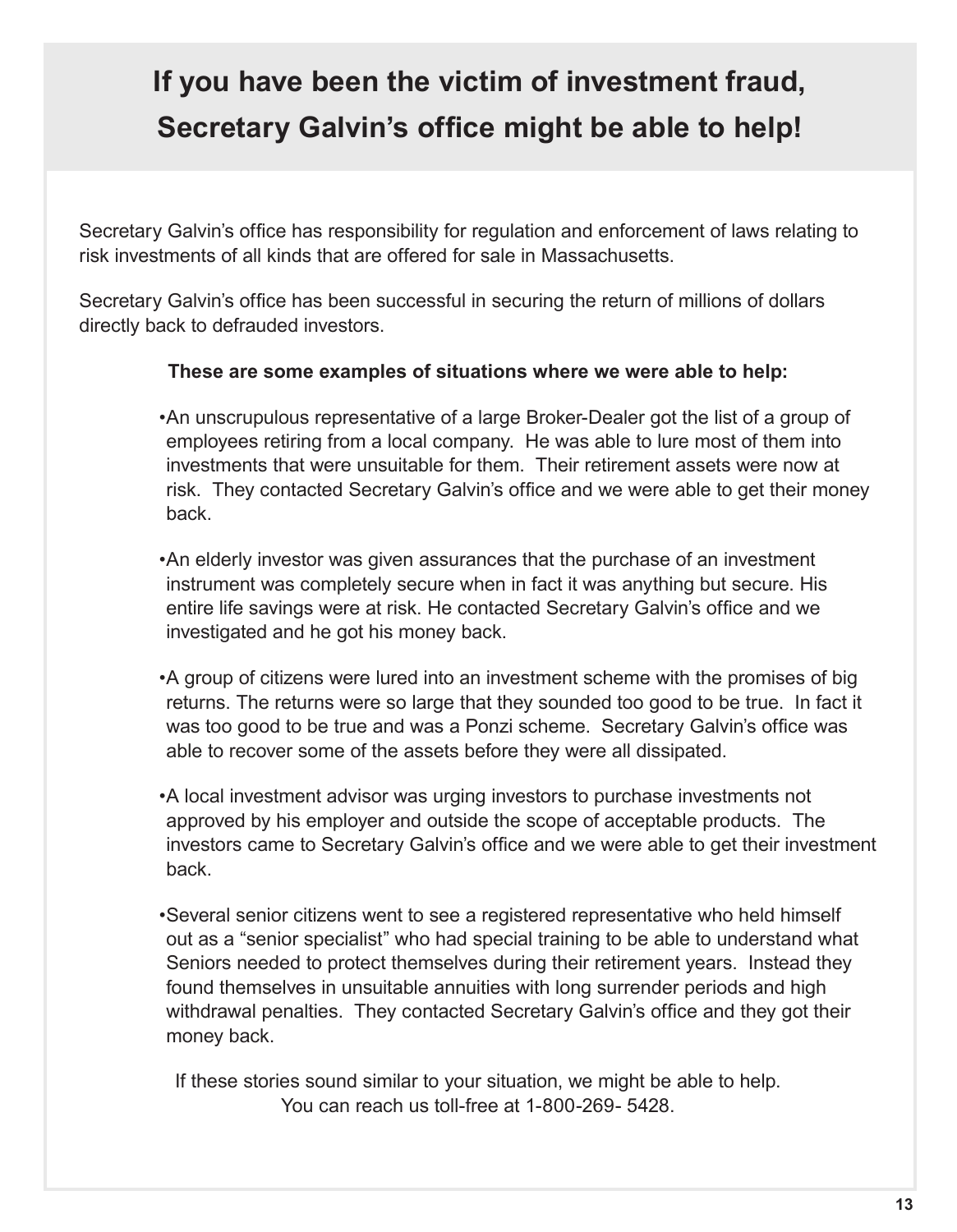# *Services of the Secretary of the Commonwealth of Massachusetts*

● **Citizen Information Service** functions as the primary information and referral agency for the state, offering data on state programs and agencies. CIS attempts to answer all requests, by providing either direct assistance or an immediate referral to the appropriate agency. The office also serves as a liaison to the Massachusetts Emergency Management Agency as the primary information and referral source when the governor declares a state of emergency. As part of its goal to make state government more accessible to the public, CIS has established a publication series on specific topics of interest, including:

- The Citizens' Guide to State Services: A Selective Listing of Government Agencies and Programs, with addresses, phone numbers and agency descriptions. Price: \$19.20 (\$15 plus \$4.20 shipping cost). Free online at www.sec.state.ma.us/cis/ciscig/guide.html. Available from the State House Bookstore, see below.
- Welcome to Massachusetts: A Practical Guide to Living in the State, free.
- Automobile Excise Tax, free.
- Property Tax Exemptions for Elders, Surviving Spouses and Minors, free.
- Safe and Sanitary Housing for Massachusetts Residents, free.
- Veterans Laws and Benefits Guide, free.
- Massachusetts Facts: A Review of the History, Government and Symbols of the State, for junior high to high school age students, free.

Citizen Information Service can be contacted at (617) 727- 7030 or 1-800-392-6090 (toll-free in Massachusetts only), website: www.sec.state.ma.us/cis, where many of the above documents are available for viewing. Email: cis@sec.state.ma.us

● **The Elections Division** administers all state elections, provides information on voting, and supplies election materials to the public, candidates and government officials. (617) 727-2828 or 1-800-462-VOTE (8683), website: www.sec.state.ma.us/ele

● **The Securities Division** endeavors to protect Massachusetts investors by licensing the sale of securities, requiring that high-risk securities be registered, investigating complaints, and taking appropriate enforcement and disciplinary actions. (617) 727-3548 or 1-800-269-5428, website: www.sec.state.ma.us/sct

● **The Public Records Division** maintains, preserves and makes accessible government records, enforces lobbyist and disclosure laws and records all gubernatorial

appointments and commissions. (617) 727-2832, website: www.sec.state.ma.us/pre

● **Real Estate Records**. Foreclosure and Homestead Information - Massachusetts is divided into 21 registry districts with an elected Register of Deeds responsible for each office. Documents related to the ownership of real estate within the district are recorded at the Registry of Deeds. Website: www.masslandrecords.com

● **The Massachusetts Archives** collects, catalogs, and preserves records of enduring value from nearly 375 years of state government. It serves as a vital resource to scholars, genealogists, and students and as an advisor to the historical records community in Massachusetts. (617) 727-2816, website: www.sec.state.ma.us/arc

● **The Commonwealth Museum** brings Massachusetts history alive through exhibits, outreach and student programs and publications. (617) 727-9268, website: www.sec.state.ma.us/mus/museum

● **The Massachusetts Historical Commission** is the state agency responsible for historical preservation in the Commonwealth. It offers assistance to communities in listing properties with the National Register of Historic Places and establishing local historic districts. (617) 727-8470, website: www.sec.state.ma.us/mhc

**• The State Bookstore** offers a wide range of books and pamphlets published by the Secretary of the Commonwealth and other state agencies, including the Code of Massachusetts Regulations. A free Bookstore Catalog is available. (617) 727-2834, website: www.sec.state.ma.us/spr

● **The Regional Offices** in Springfield and Fall River offer many of the services provided by the Boston office and bring state government closer to the citizens of Massachusetts. Springfield (413) 784-1376, Fall River (508) 646-1374, website: www.sec.state.ma.us/wso

● **The Corporations Division** is responsible for registering all Massachusetts profit and nonprofit corporations and providing immediate summary information about more than 250,000 corporations doing business in the state. (617) 727-2850 or (617) 727-9640, website: www.sec.state.ma.us/cor

Other divisions include:

#### ● **State Records Center**

website: www.sec.state.ma.us/rec

- **State Publications and Regulations**
- website: www.sec.state.ma.us/spr
- **State House Tours:** website: www.sec.state.ma.us/trs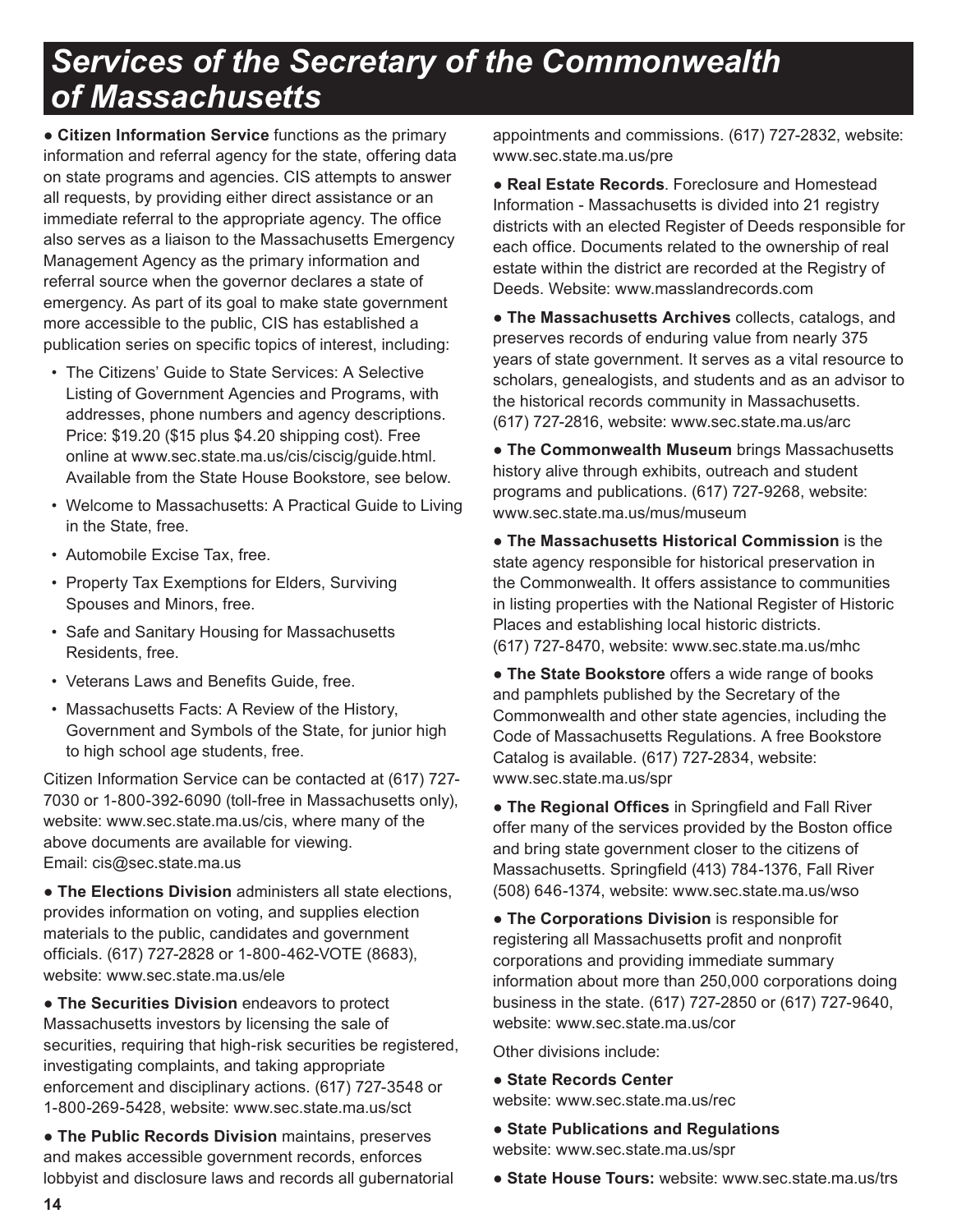# *Massachusetts Voters' Bill of Rights*

#### **Your voting rights are protected. These rights are guaranteed to qualified registered voters.**

- 1. You have the right to vote if you are a qualified registered voter.
- 2. You have the right to cast your ballot in a manner that ensures privacy. You have the right to vote without any person trying to influence your vote and to vote in a booth that prevents others from watching you mark your ballot.
- 3. You have the right to remain in the voting booth for five (5) minutes if there are other voters waiting and for ten (10) minutes if there are no other voters waiting.
- 4. You have the right to receive up to two (2) replacement ballots if you make a mistake and spoil your ballot.
- 5. You have the right to request assistance when voting from anyone of your choice. If you do not bring someone with you, you have the right to have two (2) poll workers assist you.
- 6. You have the right to vote if you are disabled. The polling place must be accessible, and there must be an accessible voting booth.
- 7. You have the right to vote if you cannot read or write or cannot read or write English.
- 8. You have the right to vote but must show identification if: you are a first-time voter who registered to vote by mail and did not submit identification with the voter registration form; or your name is on the inactive voter list; or your vote is being challenged; or if requested by a poll worker. Acceptable forms of identification are: Massachusetts driver's license, other printed documentation containing your name and address such as a recent utility bill, rent receipt on landlord's letterhead, lease, or a copy of a voter registration acknowledgment or receipt.
- 9. You have the right to vote by absentee ballot if: you will be absent from your city or town on Election Day; or if you have a physical disability that prevents your voting at the polling place; or if you cannot vote at the polls due to religious belief.
- 10. You have the right to cast a provisional ballot if you believe you are a qualified registered voter but a poll worker tells you that you are ineligible to vote.
- 11. You have the right to follow up any challenge to your right to vote through the complaint process.
- 12. You have the right to vote if you are not currently incarcerated for a felony conviction and have registered as a voter after your release.
- 13. You have the right to take this Voters' Bill of Rights or any other papers, including a sample ballot, voter guide or campaign material into the voting booth with you. Please remember to remove all papers when you leave the booth.
- 14. You have the right to vote at your polling place any time between 7am and 8pm for state and federal elections—hours may vary for local elections. If you are in line at your polling place when the polls close at 8 pm, you have the right to vote.
- 15. You have the right to bring your children into the voting booth with you.

If you feel that your right to vote has been violated in any way, call the Secretary of the Commonwealth's Elections Division at 1-800-462-VOTE (8683). This call is free within Massachusetts.

> *Know the issues. You may be asked to show ID.* **DON'T FORGET TO VOTE!**